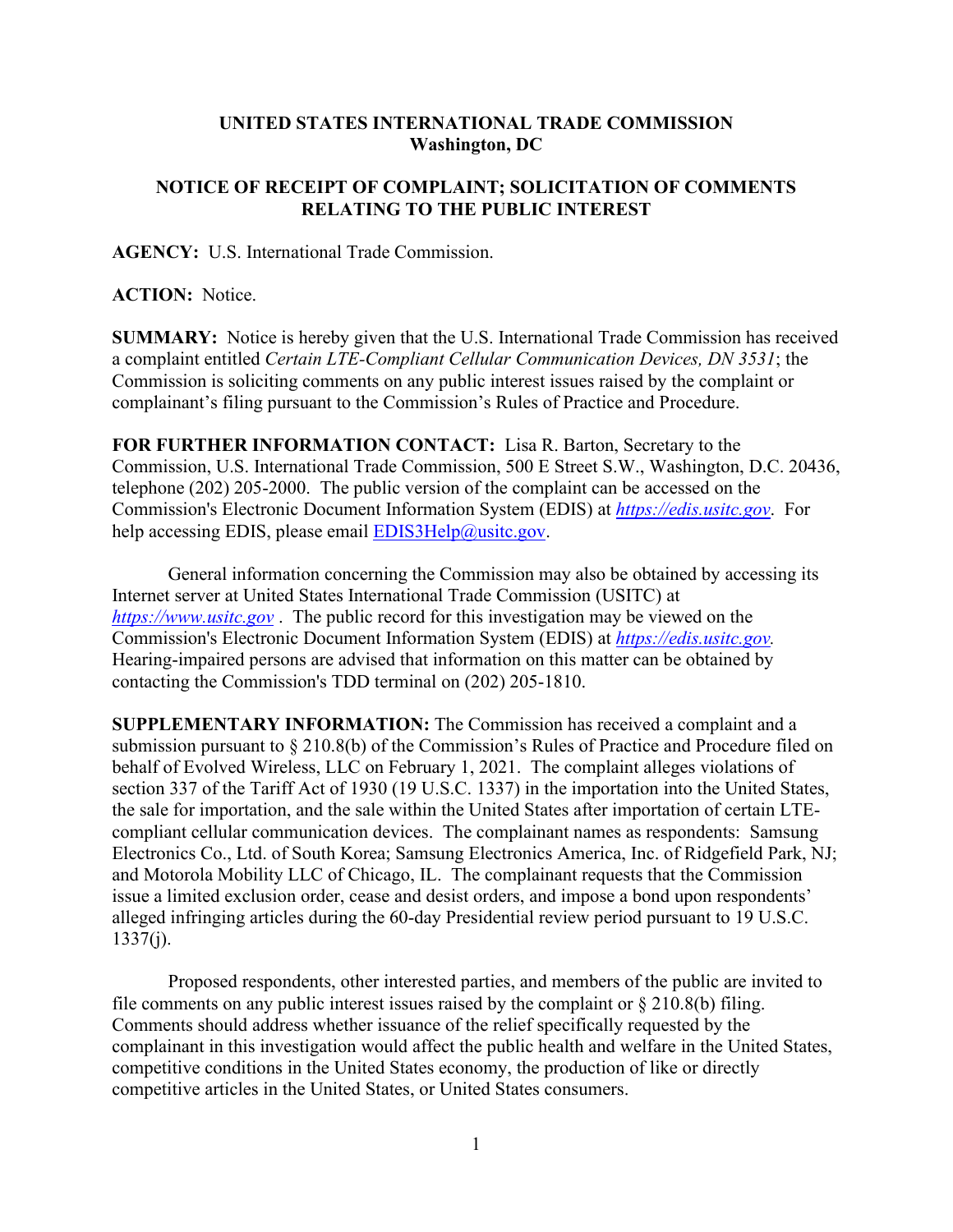In particular, the Commission is interested in comments that:

- (i) explain how the articles potentially subject to the requested remedial orders are used in the United States;
- (ii) identify any public health, safety, or welfare concerns in the United States relating to the requested remedial orders;
- (iii) identify like or directly competitive articles that complainant, its licensees, or third parties make in the United States which could replace the subject articles if they were to be excluded;
- (iv) indicate whether complainant, complainant's licensees, and/or third party suppliers have the capacity to replace the volume of articles potentially subject to the requested exclusion order and/or a cease and desist order within a commercially reasonable time; and
- (v) explain how the requested remedial orders would impact United States consumers.

Written submissions on the public interest must be filed no later than by close of business, eight calendar days after the date of publication of this notice in the Federal Register. There will be further opportunities for comment on the public interest after the issuance of any final initial determination in this investigation. Any written submissions on other issues must also be filed by no later than the close of business, eight calendar days after publication of this notice in the Federal Register. Complainant may file replies to any written submissions no later than three calendar days after the date on which any initial submissions were due. Any submissions and replies filed in response to this Notice are limited to five (5) pages in length, inclusive of attachments.

Persons filing written submissions must file the original document electronically on or before the deadlines stated above. Submissions should refer to the docket number ("Docket No. 3531") in a prominent place on the cover page and/or the first page. (*See* Handbook for Electronic Filing Procedures, [Electronic Filing Procedures](https://www.usitc.gov/documents/handbook_on_filing_procedures.pdf)<sup>[1](#page-1-0)</sup>). Please note the Secretary's Office will accept only electronic filings during this time. Filings must be made through the Commission's Electronic Document Information System (EDIS, *[https://edis.usitc.gov](https://edis.usitc.gov/)*.) No inperson paper-based filings or paper copies of any electronic filings will be accepted until further notice. Persons with questions regarding filing should contact the Secretary at [EDIS3Help@usitc.gov.](mailto:EDIS3Help@usitc.gov)

<span id="page-1-0"></span><sup>1</sup> Handbook for Electronic Filing Procedures: *[https://www.usitc.gov/documents/handbook\\_on\\_filing\\_procedures.pdf](https://www.usitc.gov/documents/handbook_on_filing_procedures.pdf)*